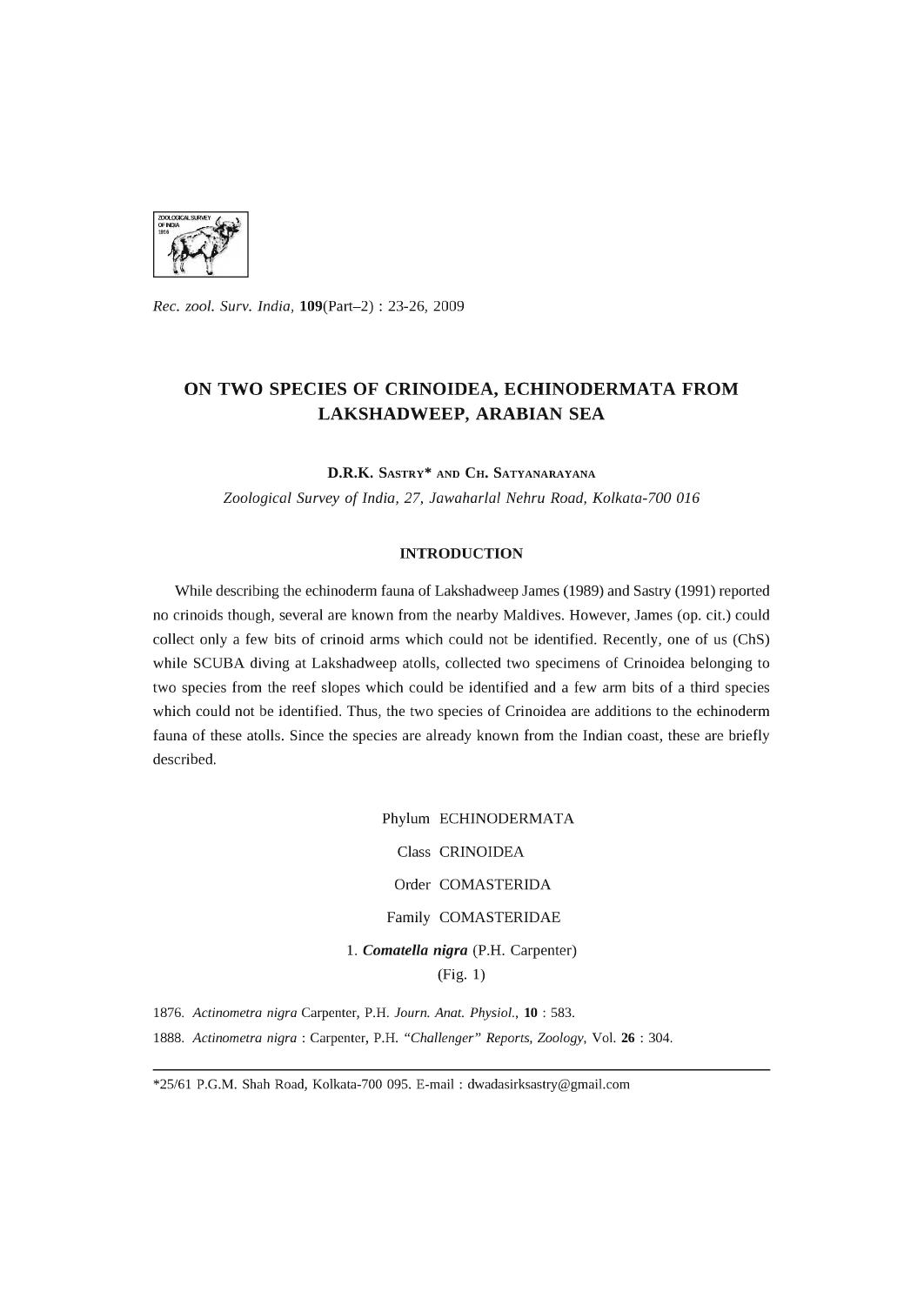*2007. Comaterlla nigra:* Sastry, D.R.K. *Rec. zoo1. Surv. India, Gcc. Paper No.,* 271 : 8.

*Material:* Kavaratti Island, upper reef slope outside the lagoon, 30 m, 19.04.2008, one specimen.

*Description* : Arms 38 in number, 80-100 mm long, terminal segments of proximal pinnules forming a comb.  $P_1$  on second brachial segment, first brachial syzygy at  $3 + 4$ . Br series of two ossicles, most II Br series with two III Br series. Cirri about 20, each of about 30 segments with tubercles on the dorsal side.

*Distribution:* India: Andamans (Sastry, 2007) and Lakshadweep.

*Elsewhere:* East Indies, Philippines, South China Sea and North Australia (Clark and Rowe, 1971).

## *Comatella stelligera* (P.H. Carpenter)

(Fig. 2)

*1880. Actinometra stelligera* Carpenter, P.H. 1. *Linn. Soc (Zoo1.),* **15** : 198.

*2007. Comatella stelligera* : Sastry, D.R.K. *Rec. zoo1. Surv. India, Gcc. Paper No.,* 271 : 9.

*Material:* Kavaratti Island, upper reef slope outside the lagoon, 30 m, 19.04.2008, one specimen.

*Remarks* : Differs from C. *nigra* in having III Br series only on outer side of II Br. Arms 80- 100 mm long; cirri more than 30 in number with more than 40 segments each.

*Distribution:* India: Tamil Nadu, Andamans (Sastry, 2007) and Lakshadweep.

*Elsewhere:* Bay of Bengal to South China Sea and North Australia (Clark and Rowe, 1971).

#### **SUMMARY**

Recent SCUBA diving collections from Kavaratti Island of Lakshadweep contained two species of Crinoidea, *Comatella nigra* and C. *stelligera.* This is the first report of Crinoidea from these islands. The finding also extends the distribution of the both the species westward into the Arabian Sea.

### **ACKNOWLEDGEMENTS**

We are grateful to the Director, Zoological Survey of India, Kolkata, authorities of Lakshadweep Administration and Dr. M.V.M. Wafar, NIO, Goa, for the excellent facilities provided during the study.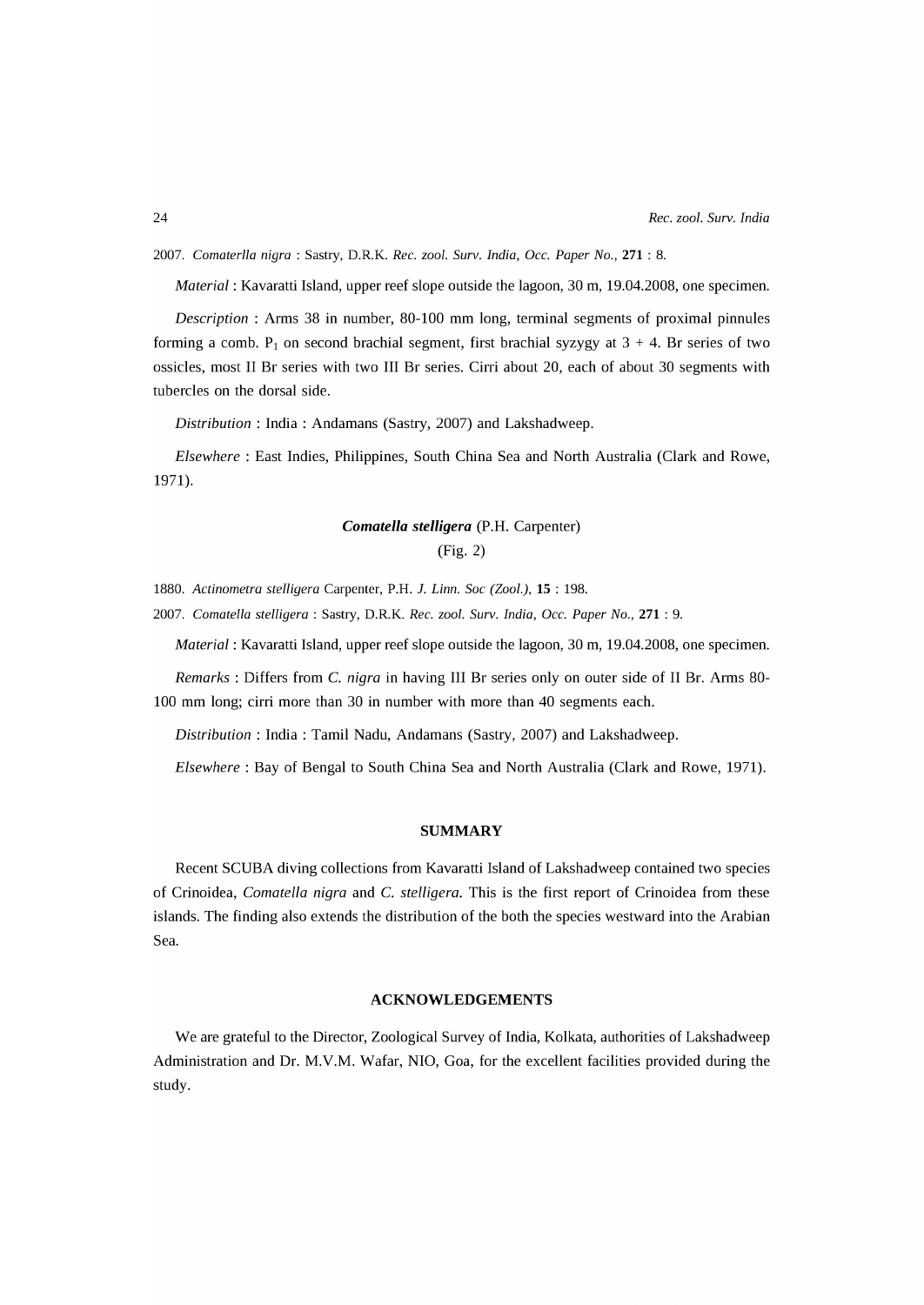

SASTRY & SATYANARAYANA : *On* two *species of Crinoidea, Echinodermata ...... Arabian Sea* 25

**Fig. 1.** *Comatella nigra* 



**Fig. 2.** *Comatella stelligera*